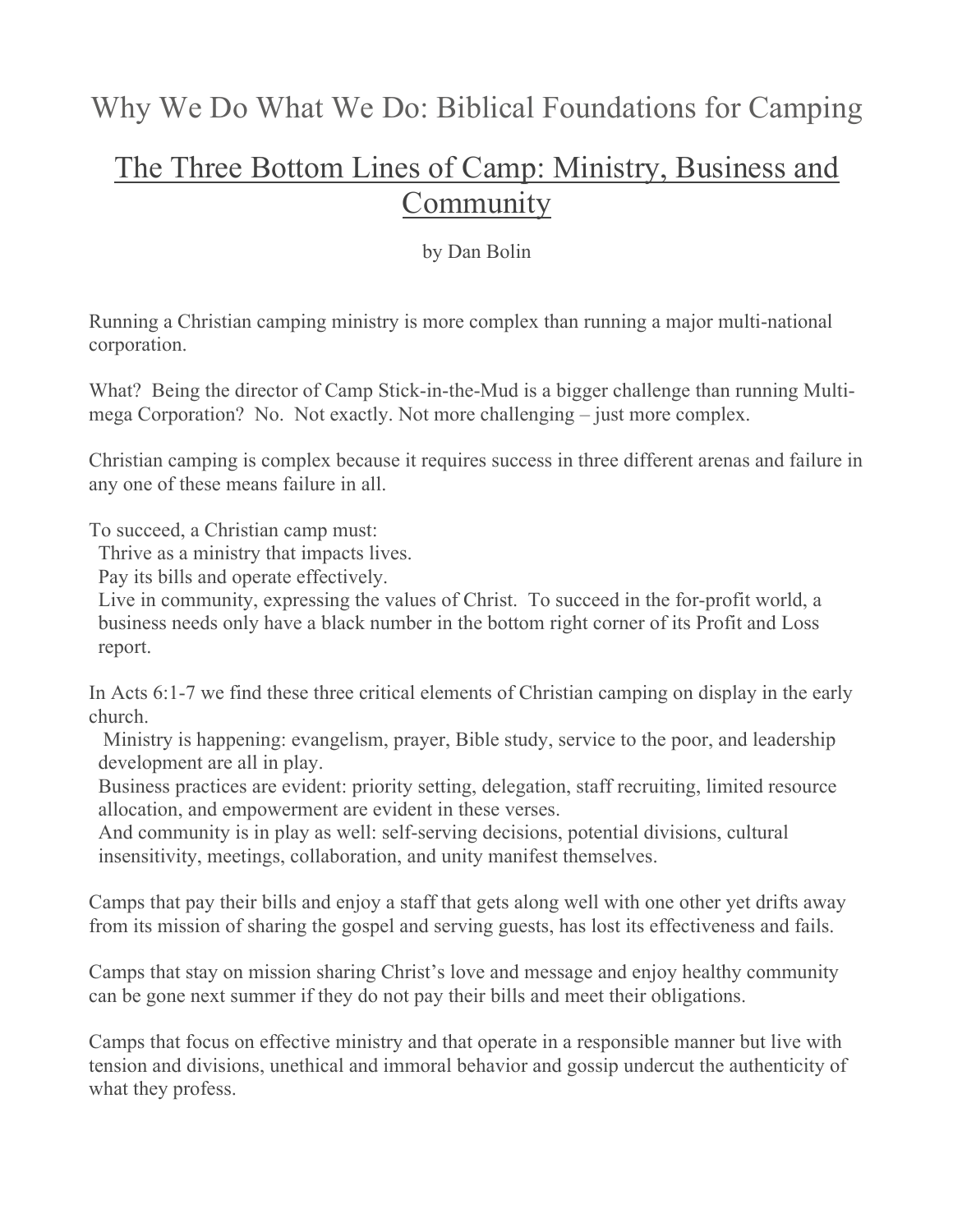## Bottom Line #1 of Camp – Ministry

In Acts 6:1-7 we catch a glimpse of the early church struggling with the dual roles of proclaiming the message of the gospel and serving others as an expression of the gospel. Throughout the biblical accounts we see Jesus healing the sick and at the same time proclaiming the Kingdom of Heaven. Peter tells us to speak the utterances of God and serve with the strength God provides (1 Peter 4:7-11). Paul prays for the Colossians to live a life worthy of the Lord and may please him in every way: bearing fruit in every good work, growing in the knowledge of God (Colossians 1:10). Gospel service and gospel speaking seem to be closely related throughout the New Testament.

Peter Drucker said that non-profits exist to change lives. He's right, but we must remember that ministries exist to change lives for eternity. Effective Christian ministries use a wide array of tools to make changes in time and eternity.

Historically, ministries that focus on meeting physical needs have drifted away from their gospel roots. And those that give attention to spiritual needs may become oblivious to the physical needs of people around them. For ministries to be truly effective their efforts must be grounded in the gospel; both what they say and what they do.

The early church addressed this issue head on. Hungry people needed to be fed and the Bible needed to be studied and preached. The leaders realized that physical and spiritual needs were both priorities that required attention. The leaders also realized that they needed to remain steadfast, doing what they were uniquely designed and called to do – pray, study and preach.

In response to the need to feed the hungry and the concern about ministry-drift, the apostles organized a meeting and laid out a plan. So the Twelve gathered all the disciples together and said, "It would not be right for us to neglect the ministry of the word of God in order to wait on tables. Brothers, choose seven men from among you who are known to be full of the Spirit and wisdom. We will turn this responsibility over to them and will give our attention to prayer and the ministry of the word." (Acts 6:2-4)

Without neglecting the very real needs of hungry people, the Twelve stayed on task, guarding their responsibility to pray and share the truth of God's word. They chose godly leaders and empowered them (more about this next week) to meet the needs of the hungry. Yet they remained committed to prayer, study and teaching God's word. Both ministries were crucial to the success of the young church. Neither branch of the unified church tried to minimize the importance of the other. Together they provided a comprehensive, God-honoring ministry.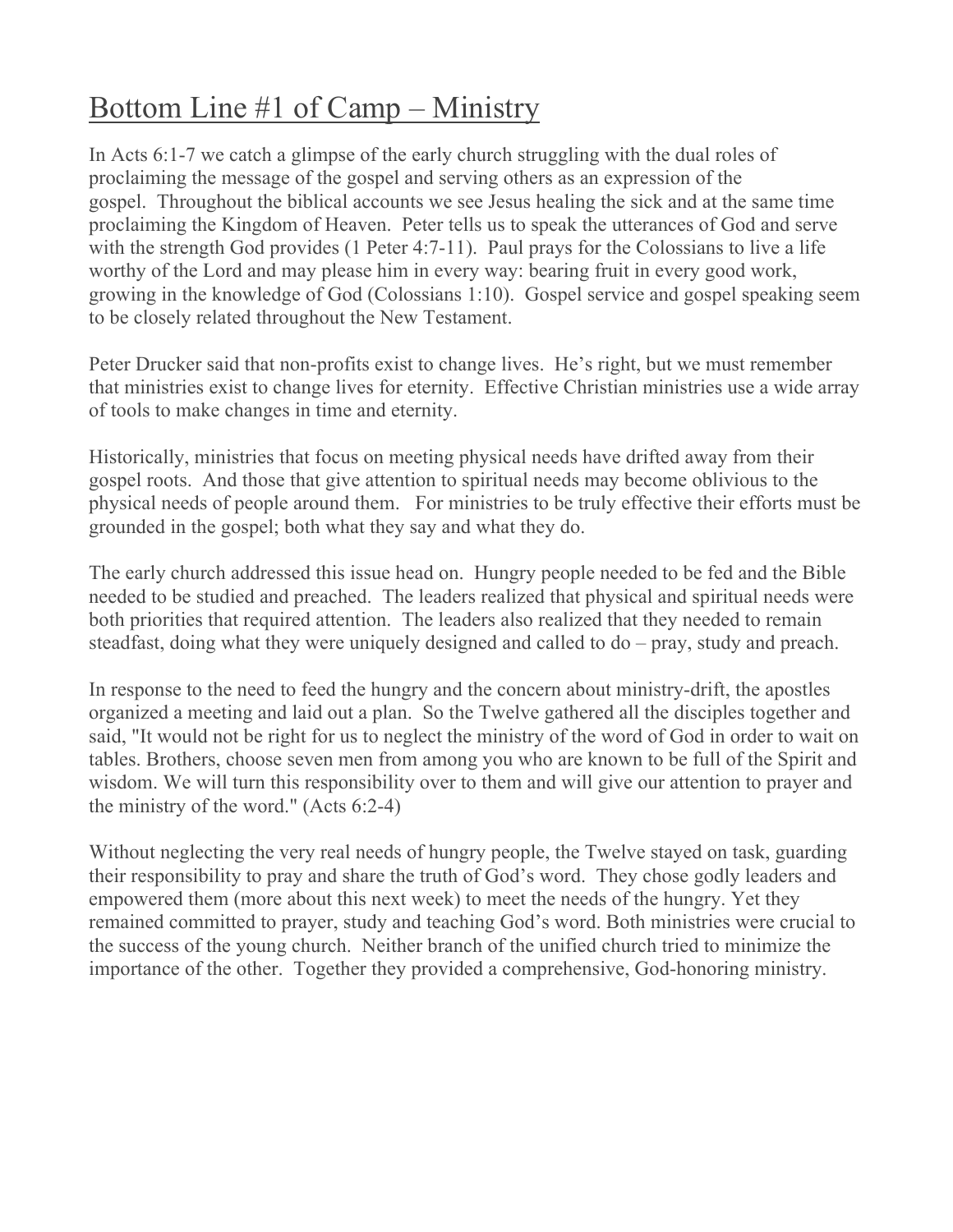## Bottom Line #2 of Camp – Community

The early church faced numerous challenges: distractions from the ministry, limited resources and divisive attitudes. Any one of these dangers could have destroyed this fledgling church. Christian camps face many of the same hazards today. To succeed, a ministry must successfully impact lives, pay its bills, and relate as a Christ-honoring community.

The young church in Jerusalem was comprised of Jews – all Jews; but in some eyes, not all Jews were created equal. Tension developed between the Hebraic Jews and the Hellenistic Jews; one people – two identities; similar needs – different approaches. The Hebraic Jews, those locals who were born and raised in Jerusalem, understood the culture, religion and language and were able to outmaneuver the Hellenistic Jews – those whose backgrounds were in the Greek culture, philosophy and language. The poor and needy Jews in the Hebraic community received the food they desired, but the destitute Hellenistic Jews were bypassed. This unequal distribution of the limited food supply created a division within the early church.

Scarce resources reveal people's true loyalties. Limited food supplies and a growing number of hungry mouths became the point of contention between these two Jewish groups. The locals got theirs and the newbies were left out. "What's best for me and mine?" trumped "What's best for all of us?" Selfish desires came to light when the food supply ran low.

The Apostles understood the danger they faced within the fragile coalition they were developing. They responded by calling a meeting and inviting everyone to participate. And they reviewed their commitment to focus on God's Word. (Acts 6:2)

Next the Apostles involved the entire group by empowering them to select a task force to respond to the issue. The group selected seven people whose names are common in the Hellenistic world; in all likelihood they were members of the slighted, Hellenistic group. People with a vested interest in the problem were tasked to look for a solution.

The leaders of the early church recognized the danger of division and they confronted the issue head-on and openly. They included everyone in the problem-solving process; and they worked bottom up, not top down.

All ministries, but particularly Christian camps, must work to honor Paul's directive, make every effort to keep the unity of the Spirit through the bond of peace. (Ephesians 4:3) Camp ministry often requires working long hours, living in close proximity, and blurred lines between family and work. These unique circumstances are exacerbated because camps are generally located in remote areas limiting outside relationships. Camp ministries are always in danger of imploding due to the loss of community.

Stay on task and fulfill the ministry, pay the bills, and make sure that Christian community is a priority by striving to *keep the unity of the Spirit through the bond of peace*.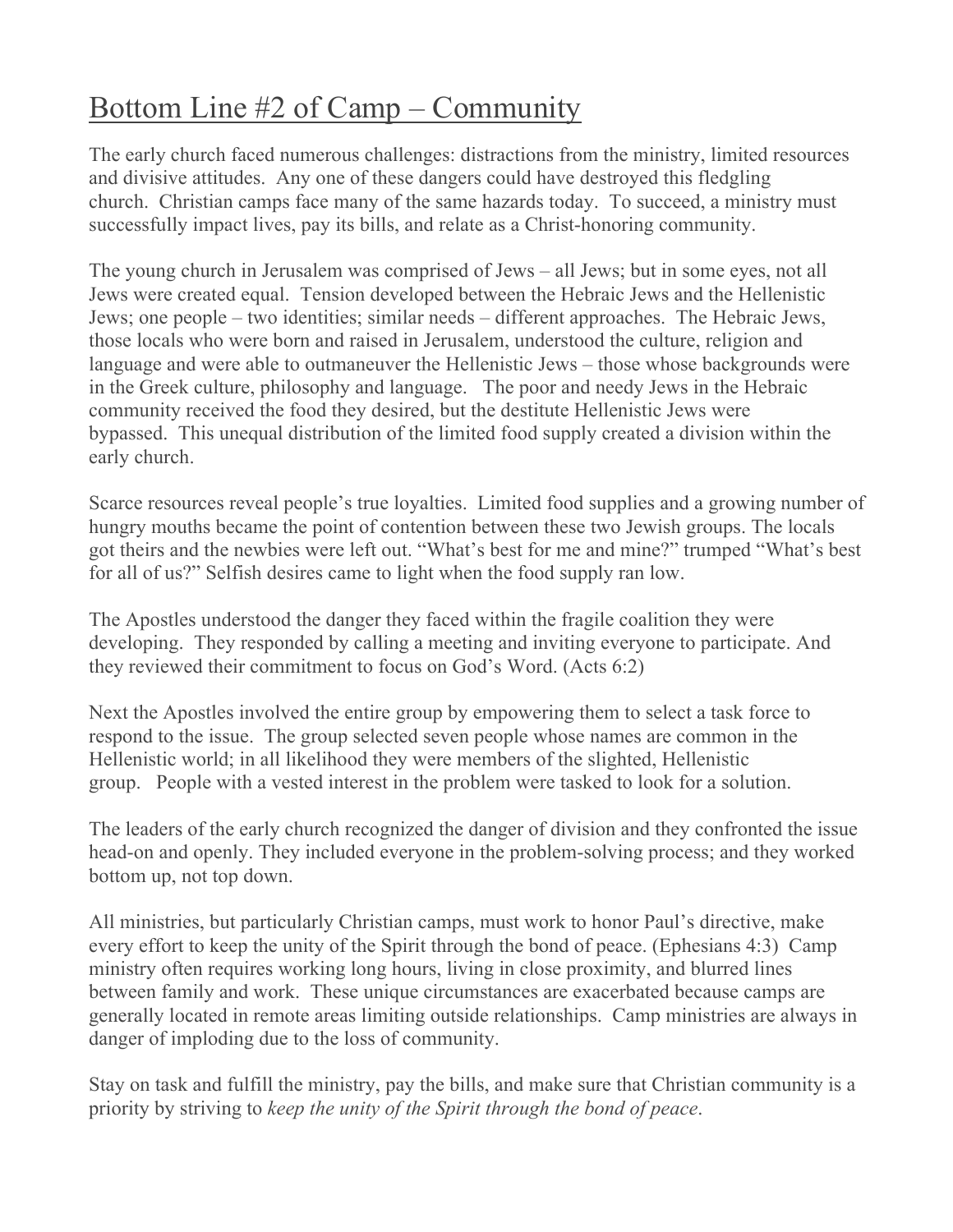## Bottom Line #3 of Camp – Business

In Acts 6:1-7 the early church faced a problem that threatened to distract them from their core ministry; they also encountered divisions that endangered the new community. These challenges were resolved by godly leaders who employed some fundamental organizational practices. Centuries later, the business world has adopted these church-based practices as their own.

Business management can be complex and challenging, but much of the mystery is resolved in three basic functions: the management of money (and physical resources), the management of people, and the management of time (which is all about setting priorities and selfmanagement). Each of these is addressed by the early church in Acts 6:1-7. These issues were challenging 2,000 years ago and they are faced by camps and other ministries today.

Resource Management - The early church didn't have enough food to feed all the hungry and deserving people. Two groups held different expectations about how the existing supply should be allocated.

Limited resources can brings out the worst in people. Selfish decisions tend to override good intentions. We generally negotiate what is best for ourselves and those closest to us, even at the expense of others. Our commitment to the total community and the bigger cause must override our self-centered bent.

Camping ministries continually address the challenge of limited resources. There is never enough money, enough buildings, enough campers, enough donors, enough volunteers or any other essential element of camp. But camp leaders are highly skilled at accomplishing a great amount with very little. Good planning through intentional budgeting, controlling costs through effective oversight, and accountability through timely and transparent reporting are essential for camps, and all ministries, to use limited resources well.

People Management – Selecting the right people to tackle the food problem was a major task for the leaders of the early church. They had two requirements for the task-force members; they were to be full of the Spirit and wisdom. The Apostles delegated their authority to the task-force to address the problem and come up with a solution. They knew how to delegate and empower those who met the position requirements and were selected to serve. The Apostles laid hands on them, prayed over them, and then got out of the way.

Camping is a relational ministry; therefore, selecting and empowering the right people is critical. The wellbeing of young children is too important for camps to miss the lead of the early church. Camps need to select people who have godly character and who are prepared to make wise decisions. Once selected, staff members need to know they have the prayerful support, encouragement and watchful eye of their supervisors.